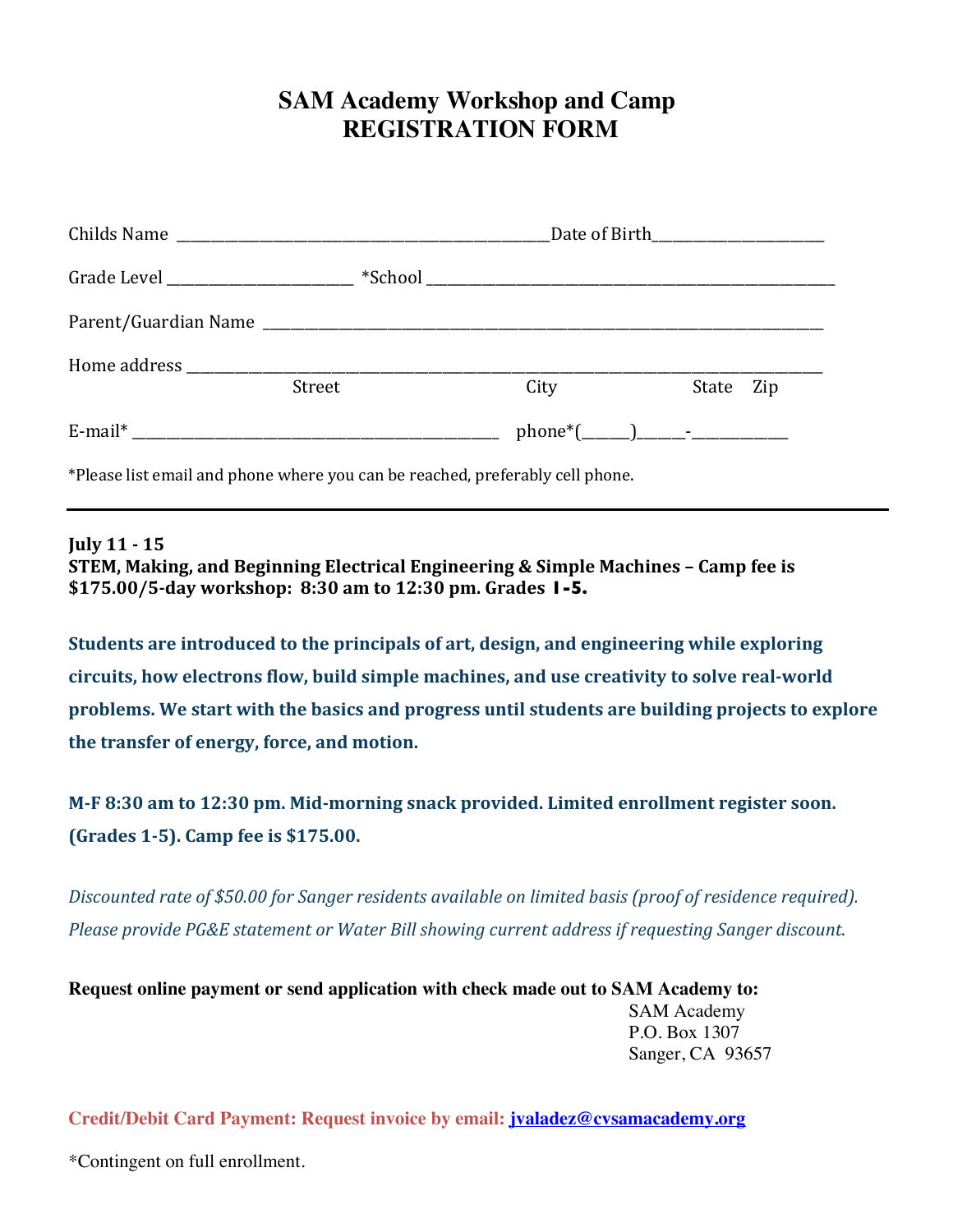## **HEALTH HISTORY**

| Please complete below with best possible updated information. |  |  |
|---------------------------------------------------------------|--|--|
|                                                               |  |  |

| Any Medical Issues we need to be aware of? □ Yes □No Please explain: ___________                       |
|--------------------------------------------------------------------------------------------------------|
|                                                                                                        |
| What is your overall evaluation of your child's health? $-\square$ Good $\square$ Poor Please explain: |
|                                                                                                        |

## **Photographic Release**

I understand that photographs may be taken during this activity and hereby grant the Academy permission to use any such photo(s) for advertising or in promotional materials.

\_\_\_\_\_\_\_\_\_\_\_\_\_\_\_\_\_\_\_\_\_\_\_\_\_\_\_\_\_\_\_\_\_\_\_\_\_\_\_\_\_\_\_\_\_\_\_\_\_\_\_\_\_\_ \_\_\_\_\_\_\_\_\_\_\_\_\_\_\_\_\_\_\_\_\_\_\_\_\_\_\_\_ Signature of Parent/Legal Guardian Date